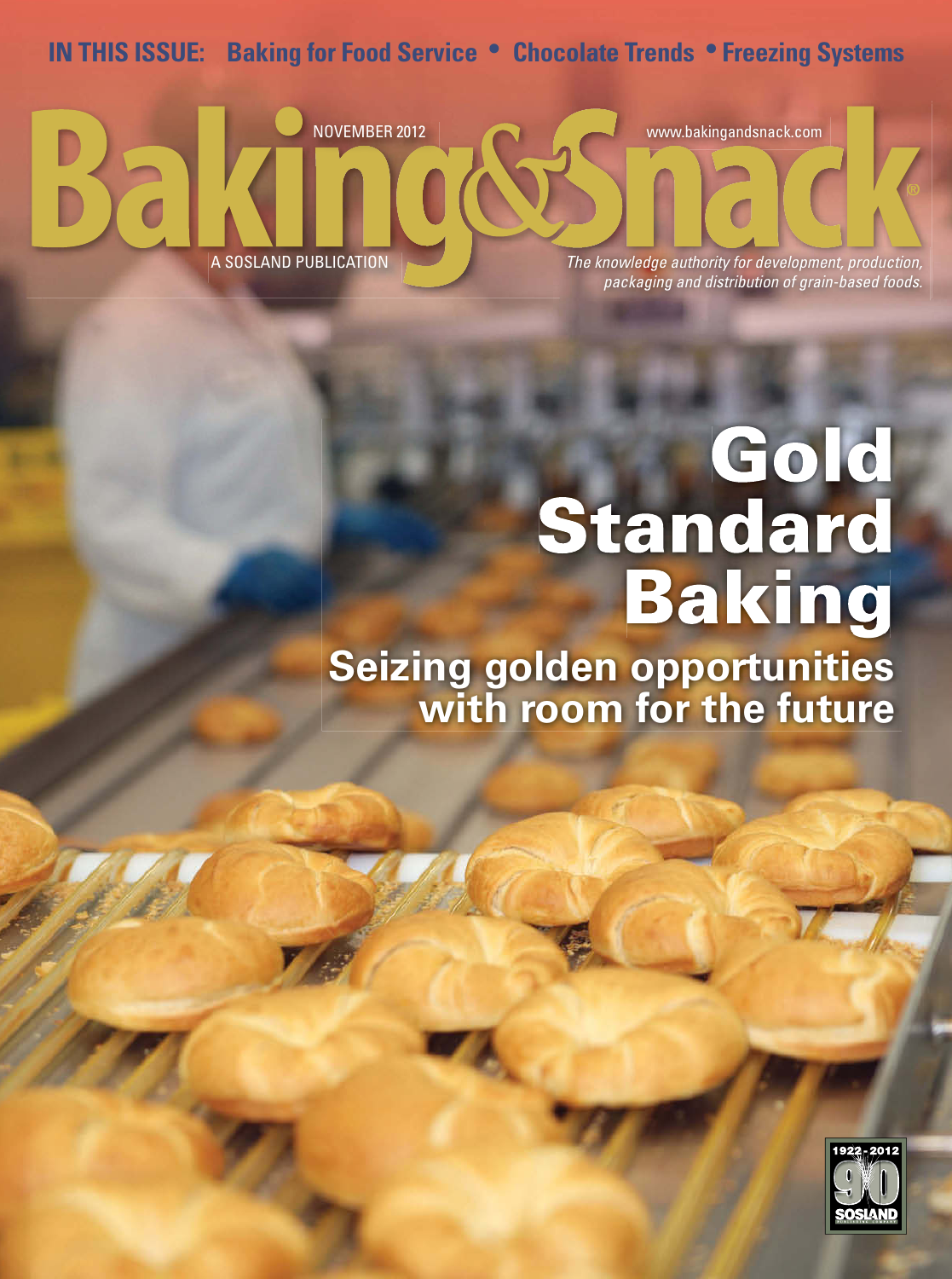## Encouraging<br>Entrepreneurship

## Changing company-owned DSD routes to independent distributorships creates a 'surge of energy' at Amoroso's Baking Co.

co<mark>mpany-0</mark><br>(DSD) ro<br>tributorsh<br>Amoroso'<br>the idea. After investigating changing its company-owned direct-store-delivery (DSD) routes to independent distributorships nearly a decade ago, Amoroso's Baking Co. shelved the idea. Len Amoroso, president and CEO of the Philadelphia, PA, 108-year-old family-owned bakery, first examined the idea after meeting a representative of Distribution Consultants, Inc. (DCI), Purchase,



An independent distributor for Amoroso's Baking Co. purchased a new box truck so that he could carry more cargo than can be carried in the traditional bread truck to grow his own business. Amoroso's Baking Co.

NY, at an Independent Bakers Association meeting.

Rather than upset the bread truck, so to speak, Amoroso's did not go far with its original initiative. However, the bakery's officials continued to hear about other companies' successes in making this switch, while its own distribution costs continued to escalate. A couple of years ago, the hearth-baked roll and bun producer decided to reconsider making the move.

Visits with other regional and national bakers quickly made it clear that if Amoroso's was going to make this change, it needed to work with DCI, according to Jesse Amoroso, vice-president, business development and fifth-generation baker. "DCI offered a hands-on experience. Looking back, we couldn't have done this without them," he said.

DCI performed an initial analysis, in which it reviewed the company's distribution financials as well as its culture. "This study is about much more than just gathering information," said John Staker, president of DCI. "It's learning about the company and its people, and management learning about what we are proposing to improve their distribution structure."

The analysis generally takes 60 to 90 days. "If it was merely gathering data and putting together a study, we could do it much quicker," Mr. Staker added. "But it's a learning experience between management and DCI. We are trying to come to a common understanding."

Besides advising the bakery on legal, sales and distribution aspects of the change, DCI also offered guidance regarding behavioral improvements that Amoroso's could expect to see with implementing an independent distribution system, Jesse said. After receiving the report, the baking company decided to move forward with the transition.

Over the next four months, DCI held a series of meetings with the